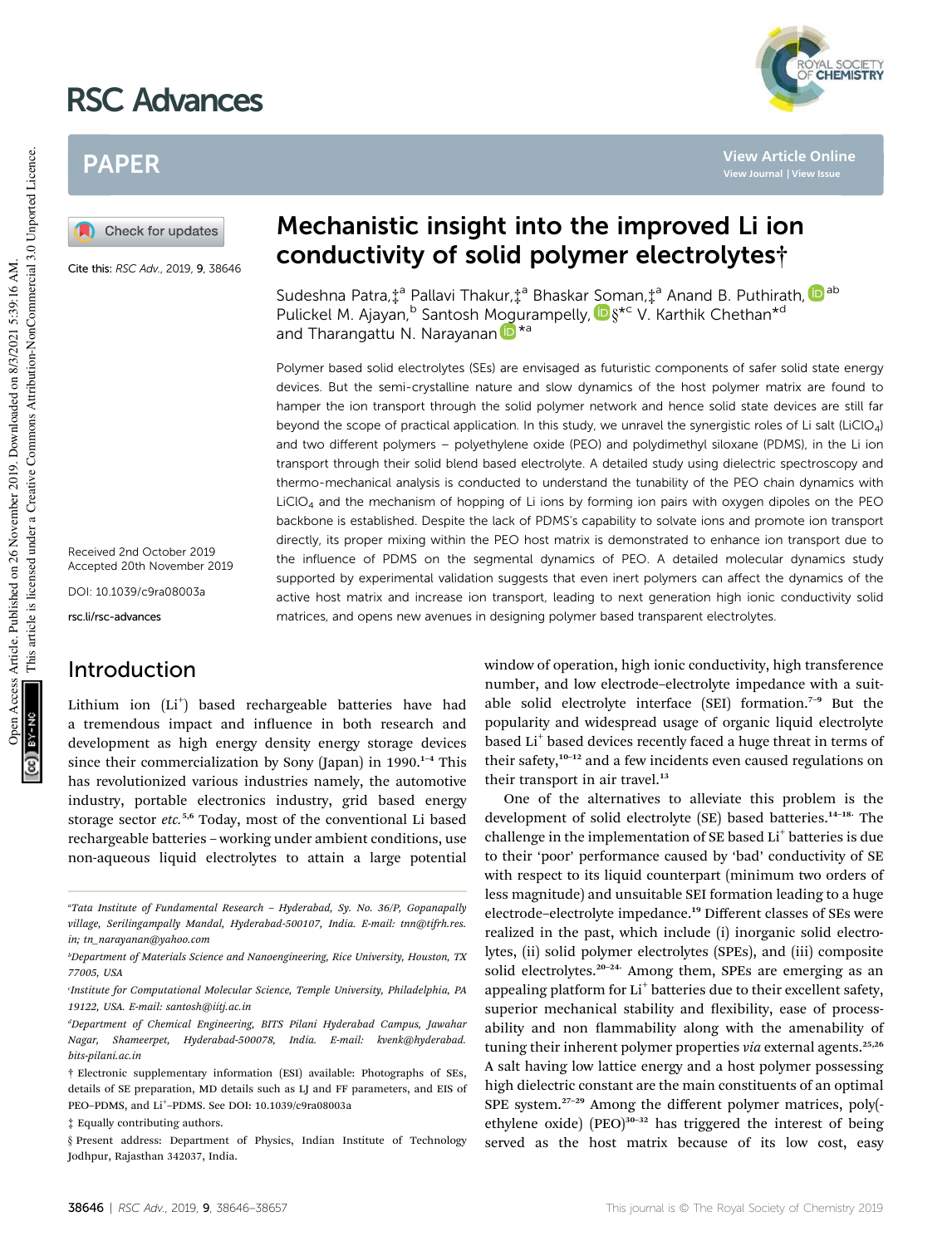fabrication, outstanding salt-solvating ability, and good electrochemical stability.<sup>33</sup>–<sup>36</sup> The free volume of the polymer host can serve room for the facile movement of Li<sup>+</sup>.<sup>37</sup> The high molecular weight, chain linearity, and presence of substantial number of oxygen atoms in chain backbone serve to facilitate lithium–oxygen hopping. Due to the decelerated polymer chain dynamics caused by its crystallinity at room temperature (melting temperature  $T_{\text{m}}$  is  $\sim 65$  °C), PEO has low ionic conductivity  $(10^{-8}-10^{-4} \text{ S cm}^{-1})$  at room temperature.<sup>38-40</sup> Hence most of the Li<sup>+</sup> based batteries with PEO based SEs can perform well only above their  $T<sub>m</sub>$  values, which hence impede their commercial usage.<sup>41</sup>

In order to tune the  $T<sub>m</sub>$  to or below the room temperature, various propitious strategies have been adopted where those approaches make the PEO matrix defective/amorphous and reduce the percentage crystallinity below the  $T<sub>m</sub>$  of the pristine polymer. Addition of inorganic plasticizers or nano fillers,<sup>42,43</sup> usage of blends with different polymers,<sup>44-46</sup> grafting short PEO oligomers onto polymeric backbone or cross-linking PEO based polymers,<sup>47</sup> designing a block co-polymer with a PEO block *etc.*<sup>48</sup> are some of the design criteria to ameliorate the room temperature ionic conductivity of PEO based electrolytes. Recently, the authors have identified PEO-polydimethylsiloxane (PDMS) matrix as a transparent Li<sup>+</sup> conducting matrix with high ionic conductivity (0.03 mS  $\rm cm^{-1})$  for Li $^+$ based batteries.<sup>49</sup> It is found that the PDMS not only gives a structural integrity to the SE but it also acts as a plasticizer. Further it was found that, being a hygroscopic polymer, modi fication of PEO with a hydrophobic polymer such as PDMS can help the SE development with relatively high Li<sup>+</sup> content. But a mechanistic insight into the underlying mechanism leading to the augmented ion transport in PEO–PDMS matrix was lacking and we undertake this issue both theoretically and experimentally.

The study on the PEO–PDMS based  $Li<sup>+</sup>$  SEs also disclosed the importance of  $LiClO<sub>4</sub>$  in tuning the structure of PEO.<sup>49</sup> It is hypothesized that the interpenetration of salt inside the PEO lattices and the corresponding formation and disruption of coordination bonds between polar oxygen moiety of PEO and Li salts cause broad relaxation of the local chain segments along with their segmental motion.<sup>50,51</sup> Further, through Raman spectroscopy, it is also shown that the cation  $(Li^+)$  coordination occurs at the C=O site in the PEO.<sup>52.</sup> The larger anions facilitate easy dissociation of salt in the PEO matrix and set forth the free lithium cations eventually resulting in the increase of ionic conductivity.<sup>53</sup> The PEO backbones undergo a segmental motion in the polymer blend while they get amorphized and the inter-segmental ion transport happens through hopping. But a detailed study on the relaxation of PEO chain with the coordination of  $Li^+$  and/or anions like  $ClO_4^-$  can unveil the ion transport mechanism and it has not been explored much in the literature. A detailed dielectric spectroscopy study conducted here is trying to explore this underlying ion transport mechanism and its effect while increasing the Li<sup>+</sup> concentration.

It has been known that blending two polymers with different phase transition temperatures can enhance the mechanical compliance by intermixing/entangling physically as well as

reduce/suppress the crystallinity of the overall matrix.54,55 PDMS has the  $T_g$  at  $\sim$  -125 °C.<sup>56</sup> Being a polymer having low interchain forces, PDMS can change the local viscosity of the matrix. The interface of PEO–PDMS induced dynamics determine the ion transport of this SE and the PDMS induced dynamics in PEO has not been explored so far. Further, this study reports a molecular dynamics (MD) based study to unravel the role of PDMS in PEO dynamics and theoretically calculated the  $T_{\rm g}$  of PEO–PDMS polymer blends based  ${\rm Li}^+$  SEs. At the end, being realized PEO-PDMS-LiClO<sub>4</sub> matrix as a futuristic system of SE of interest, Li based coin cells are assembled with the SE, and role of 'salting in effect' with different  $LiClO<sub>4</sub>$  content and role of PDMS in PEO-LiClO<sub>4</sub> matrix are verified by experimental and molecular dynamics studies, respectively.

## Materials and methods

#### Synthesis of SEs

Lithium perchlorate (LiClO<sub>4</sub>, ACS reagent,  $\geq$ 95.0%), poly(ethylene oxide) (average  $M_v$  600 000) were obtained from Sigma-Aldrich, USA. The eventual solid polymer electrolyte is formulated following two different methods depending upon the characterization procedures to be performed.

### Samples for dynamic mechanical analysis (DMA) and electrochemical impedance spectroscopy (EIS)

0.1 g of PEO and  $LiClO<sub>4</sub>$  of varying concentrations dissolved in ethanol were blended thoroughly with 0.5 mL of PDMS (Sylgard 184, viscosity 15–40 mPa s, CAS number 63148-57-2, the details of the PDMS are given in the ESI†). Detailed composition of each precursors are listed in ESI, Table S1.† The mixture was magnetically stirred for 10 minutes to obtain a uniform dispersion of PEO and  $LiClO<sub>4</sub>$  followed by the addition of curing agent. The possibility of emergence of bubbles during evaporation of ethanol can be circumvented by heating the mixture at 60 $\degree$ C before the addition of curing agent and the thermo-gravimetric analyses on the cured film shows (data not shown) the absence of any weight loss until  $300$  °C, indicating the absence of any trapped solvents. Uniform transparent SE films were developed (photographs are given in ESI, Fig.  $S1\dagger$ ) by a doctor's blade film applicator after curing the films for 5 hours. The films devoid of PDMS were also synthesized in the same procedure except the addition of PDMS and curing agent.

### Samples for differential scanning calorimetry (DSC), XRD and dielectric spectroscopy

Similar quantities of PEO and  $LiClO<sub>4</sub>$  were dissolved in excess ethanol at 60 °C till a clear solution was obtained. The solution was casted onto aluminium foils for XRD/DSC studies and onto stainless steel electrodes for dielectric spectroscopy. The films were dried on a hot plate prior to the testing to remove any trace of ethanol. These as prepared films are now named as 10% LiPEO, 20% LiPEO, and 30% LiPEO, respectively, for different salt concentration in PEO and with LiPEOP in respective films having PDMS.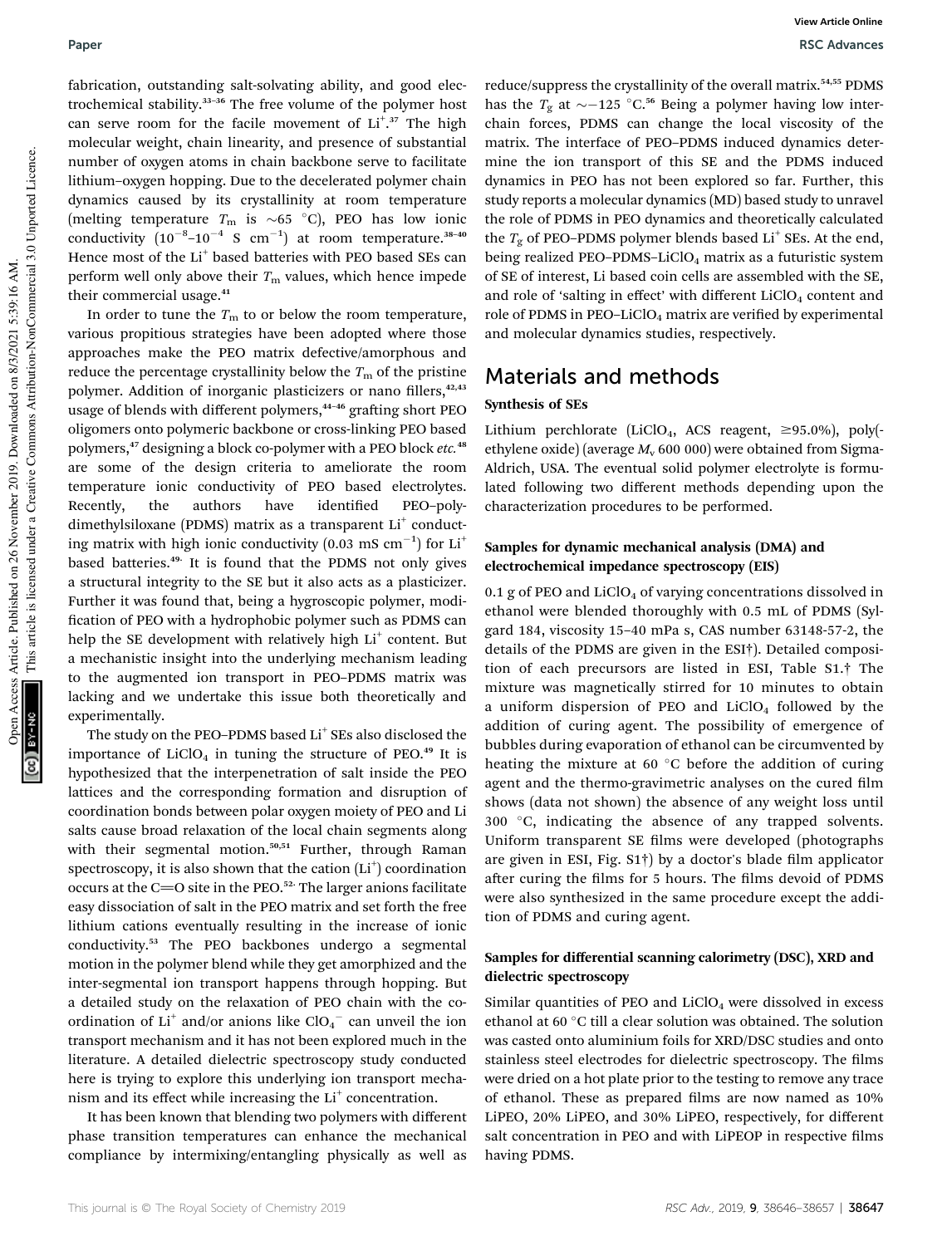#### Sample preparation for coin-cell studies

Electrode (cathode) preparation. Lithium iron phosphate (LiFePO<sub>4</sub>, Sigma-Aldrich,  $\leq$  µm particle size) was used as the electrode material. The cathode ink was prepared by mixing 0.8 g (80% w/w) of LiFePO<sub>4</sub>, 0.05 g (5% w/w) of acetylene black, 0.05 g of conductive carbon  $(5\% \t w/w)$ , and 0.1 g of polyvinylidene fluoride (PVDF, as binder) (10% w/w) in NMP (Nmethyl-2-pyrrolidone) solvent. All the components were grinded and mixed well in NMP. The obtained slurry was then coated on the battery graded aluminium foil using doctor's blade applicator where thickness of coating was adjusted to  $30 \mu m$ . The coating was then dried at 80 $\degree$ C for 24 hours. The circular discs of 12 mm diameter (as shown in ESI, Fig. S1†) were cut out of these films.

In order to prepare SE of PEO and  $LiClO<sub>4</sub>$ , 1 g of PEO and 0.1 g, 0.2 g and 0.3 g (for three different membranes) of  $LiClO<sub>4</sub>$  were dissolved in excess of acetonitrile at 60 $\degree$ C till a homogeneous thick slurry is obtained. The bubble free slurry was casted onto aluminium foil. The coating was first allowed to dry at room temperature then dried at 60 °C. The thickness was optimised for 0.6 mm and is kept same for all the different membranes.

The other electrolyte membranes containing PDMS were prepared by mixing 1 g of PEO and  $0.2$  g of LiClO<sub>4</sub> in excess of acetonitrile at 60 $\degree$ C followed by the addition of 500 µL PDMS and 100 µL of curing agent. A thick turbid slurry is obtained and casted on aluminium foil. The membrane was dried at 60 °C. The thickness is kept similar as that of above (0.6 mm).

The other electrode (anode) of the cell was a lithium chip. The coin cells were assembled inside the glove box as follows: a cathode disc was placed on the coin cell. The SE was then dipped in ethylene carbonate–propylene carbonate solution (0.2 g ethylene carbonate in 1 mL of propylene carbonate) and placed on cathode followed by lithium chip as anode. The coin cell was then closed and sealed through punching.

#### Characterization

The thermo-mechanical analysis, to study the  $T<sub>m</sub>$  of PEO in SEs, was conducted with a DMA (Q800 DMA, TA instruments) with a preload of 0.01 N at a constant frequency of 1 Hz. The temperature was swept from room temperature to 90 °C. Dielectric spectroscopy and ionic conductivity measurements were carried out using a Biologic SP300 potentiostat. For dielectric measurement, 100 mg of PEO was mixed with varied concentrations of  $LiClO<sub>4</sub>$  in 5 mL of ethanol to get a viscous slurry. It was then poured onto flat rectangular stainless steel plates (dimension of 1.5 cm  $\times$  1.1 cm, the details of film formation are given above). An oscillatory voltage of 100 mV was employed to evaluate the chain relaxation behaviour of the polymer electrolyte in the frequency ranges of 1 MHz to 10 mHz. The ionic conductivities of the membranes were calculated from the bulk membrane resistance  $(R<sub>b</sub>)$  measurements using EIS. For the EIS study, the membranes were sandwiched between two stainless steel electrodes of a Swagelok cell with a small oscillatory voltage.

The DSC measurements for the melting temperature determination were performed with Shimadzu DSC-60. Precisely weighed samples were placed on aluminium pans and pressure crimped. Scans were performed from 28  $^{\circ}$ C to 100  $^{\circ}$ C at a 10 $^{\circ}$ C min $^{-1}$  temperature ramp in an inert nitrogen atmosphere. An empty aluminium pan was used as reference. The TA instruments, Inc made Q20 differential scanning calorimeter was employed to study the glass transition  $(T_g)$  temperatures of the films in the range  $-80$  °C to 100 °C. High pure nitrogen gas purging was ensured (flow rate: 50 mL  $min^{-1}$ ) throughout the scan period. X-Ray diffraction was carried out using CuKa radiation (Rigaku,  $\lambda = 1.5418$  Å) at a 2° min<sup>-1</sup> scan rate.

#### Molecular dynamics (MD) simulations

Atomistic MD simulations were used to study the effect of PDMS polymers on PEO-LiClO<sub>4</sub> SE. The OPLS set of force field (FF) parameters<sup>57</sup> was used to describe the interactions of polyethylene chains. The parameters of Borodin and Smith<sup>58</sup> were employed for PDMS polymers (Fig. S2†).

To our best knowledge, there is no compatible FF for  $LiClO<sub>4</sub>$ salt to be used in PEO–PDMS blends. Therefore, we carried out density functional theory (DFT) calculations at the level of B3LYP/6-31g++ theory to derive the respective Lennard–Jones interaction parameters. The DFT energies were fit to the LJ potential to obtain the FF parameters for Li–Cl and Li–O(Cl) atomic pairs. Additionally, the interaction strength in LJ potential was tuned such that the structural features quantified through radial distribution functions (RDFs) of the respective pairs is reproduced (see Table 1). A complete list of bonded and non-bonded FF parameters is provided in Section IV of the ESI.†

Within a polymer molecule, the non-bonded interactions are scaled by a factor 0.5 for indirectly bonded atoms separated by three covalent bonds (*i.e.*, 1–4 interactions) and by a factor of 1.0 for atoms separated by more than three covalent bonds as well as all non-bonded interactions. The non-bonded interactions between the cross-terms in the interaction potential were computed using the arithmetic combining rules:  $\varepsilon_{ij} = (\varepsilon_{ii}\varepsilon_{jj})^{1/2}$ and  $\sigma_{ij} = (\sigma_{ii} + \sigma_{ii})/2$ . We used a non-bonded interaction cut-off distance of 9.0  $\AA$ , beyond which the van der Waals interactions were truncated by including the analytical corrections to pressure and energy. The Coulomb interactions below the cut-off distance were calculated directly, and the particle–particle particle–mesh (PPPM) solver beyond the cut-off distance was used.<sup>59</sup>

The simulation box contained 40 PEO chains of molecular weight 2.4 kDa and the LiClO<sub>4</sub> salt concentration is EO : Li = 15 : 1. Sufficient number of PDMS chains was added to the simulation box such that the molecular weight of PDMS and its weight percentage were equal to those of PEO. The initial configuration was generated by randomly distributing the PEO,  $LiClO<sub>4</sub>$  ionic species and PDMS chains in the simulation box without any bias. The blend electrolyte systems were subjected

Table 1 LJ interaction parameters developed in this work for  $LiClO<sub>4</sub>$ 

| Pair       | $\varepsilon$ (kcal mol <sup>-1</sup> ) | $\sigma(\AA)$ |
|------------|-----------------------------------------|---------------|
| Li-Cl      | 0.35                                    | 3.05          |
| $Li-O(Cl)$ | 0.25                                    | 2.25          |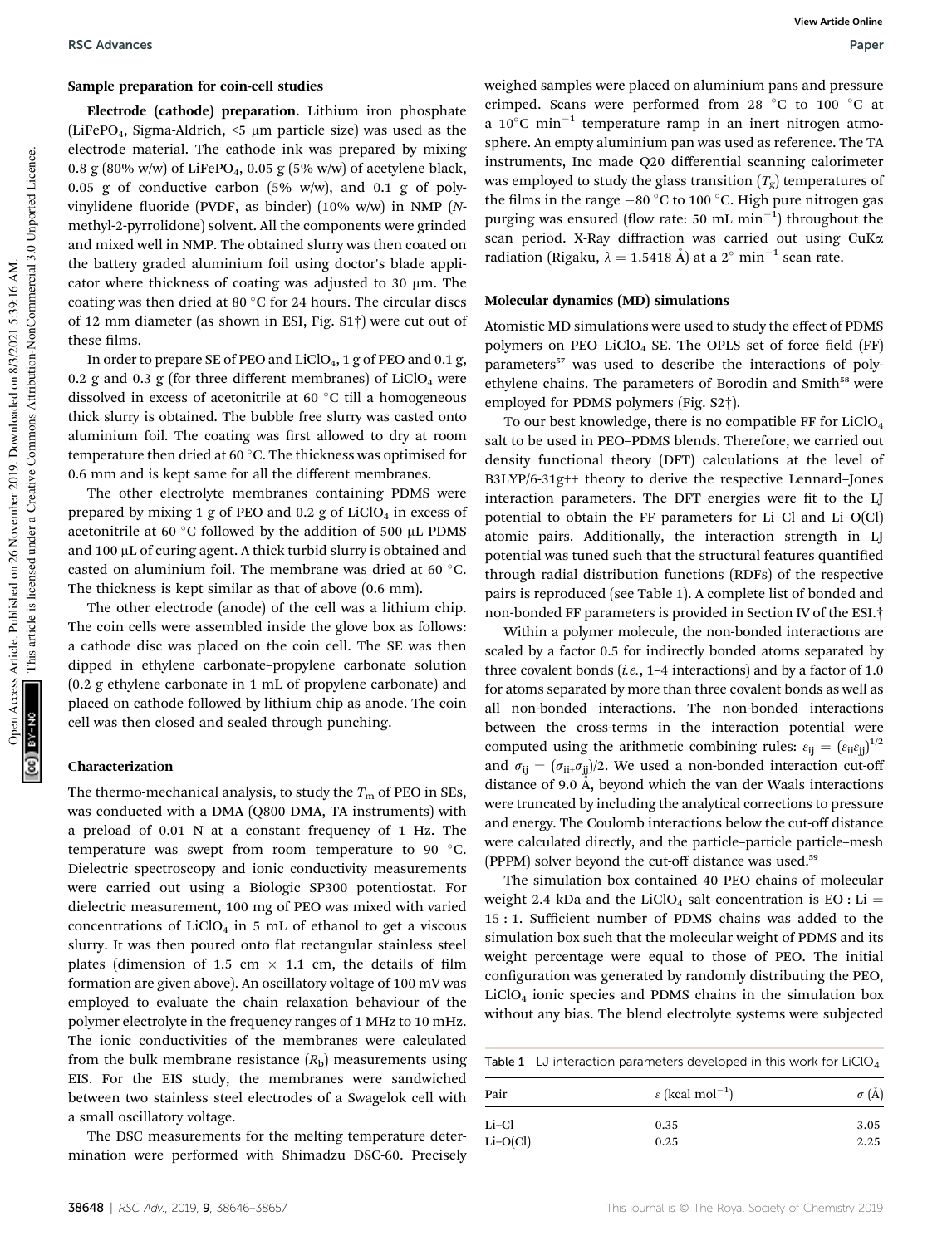to an equilibration protocol described in our previous articles.60,61 All MD simulations were performed using the LAMMPS simulation package<sup>62</sup> at constant number of particles, pressure and temperature (NPT) ensemble with periodic boundary conditions in all three directions. The blend electrolytes were simulated at a temperature of 350 K and 1 atm pressure. Instantaneous snapshots of initial and final configurations of the PEO–PDMS–LiClO<sub>4</sub> blend electrolyte are shown in Fig.  $4A$ and B, which will be discussed later in detail.

### Ion transport

The long-time diffusive behaviour of ions in  $PEO-LiClO<sub>4</sub>$  and the effect of PDMS were characterized by computing the mean squared displacement of ions, MSD =  $\langle (\mathbf{R}(t) - \mathbf{R}(0))^2 \rangle$ , where  **is the position vector of the ions at time**  $t$  **[see Fig. S2†].** 

## Results & discussion

### Role of  $LiClO<sub>4</sub>$  in PEO based SEs

The effect of increase in the  $LiClO<sub>4</sub>$  concentration in SE containing PEO alone is studied using DSC (Fig. 1A). Three different

concentrations of  $PEO-LiClO<sub>4</sub>$  SEs are studied, where those are prepared as discussed in the experimental section. Fig. 1A shows the DSC of pure PEO film and the  $(PEO-LiClO<sub>4</sub>)$  SE films with various weight percentage ratios. The DSC curve of pure PEO shows the  $T_m$  around 65 °C, which corroborates well with the reported values. $63$  On adding the LiClO<sub>4</sub> salt to the PEO matrix, the shift in  $T<sub>m</sub>$  towards room temperature is evident from the figure. This is a direct consequence of the 'salting in' phenomenon happening in PEO matrix due to the interaction with the salt, as proposed in our previous work.<sup>49</sup> It can be seen that not only the  $T<sub>m</sub>$  but the melting enthalpy is also gradually decreased – peak intensity decreased along with its broadening. These experimental observations clearly indicate: (i) amorphization of PEO due to the interpenetration of salt in PEO and possible creation of orientational and interfacial defects. The interfaces are being formed between salt and PEO and between various PEO crystals. Secondly, the melting broadening occurrence is due to size heterogeneity of PEO crystals with increase in  $LiClO<sub>4</sub>$  loading and thirdly, the depression in melting point is possibly due to the combined effects of size reduction of PEO crystals and substantial increase in configurational effects due to defects at the interfaces mentioned earlier.



Fig. 1 (A) DSC plots and (B) XRD patterns of different SEs. (C) Storage modulus (MPa) vs. temperature (°C) curves at a frequency of 1 Hz.  $*T_m$  is assigned to the minima of derivative of the sigmoid curves. (D) The EIS (Nyquist plots) of different samples. The simulated Randles circuit which fit the spectra is also shown in the inset.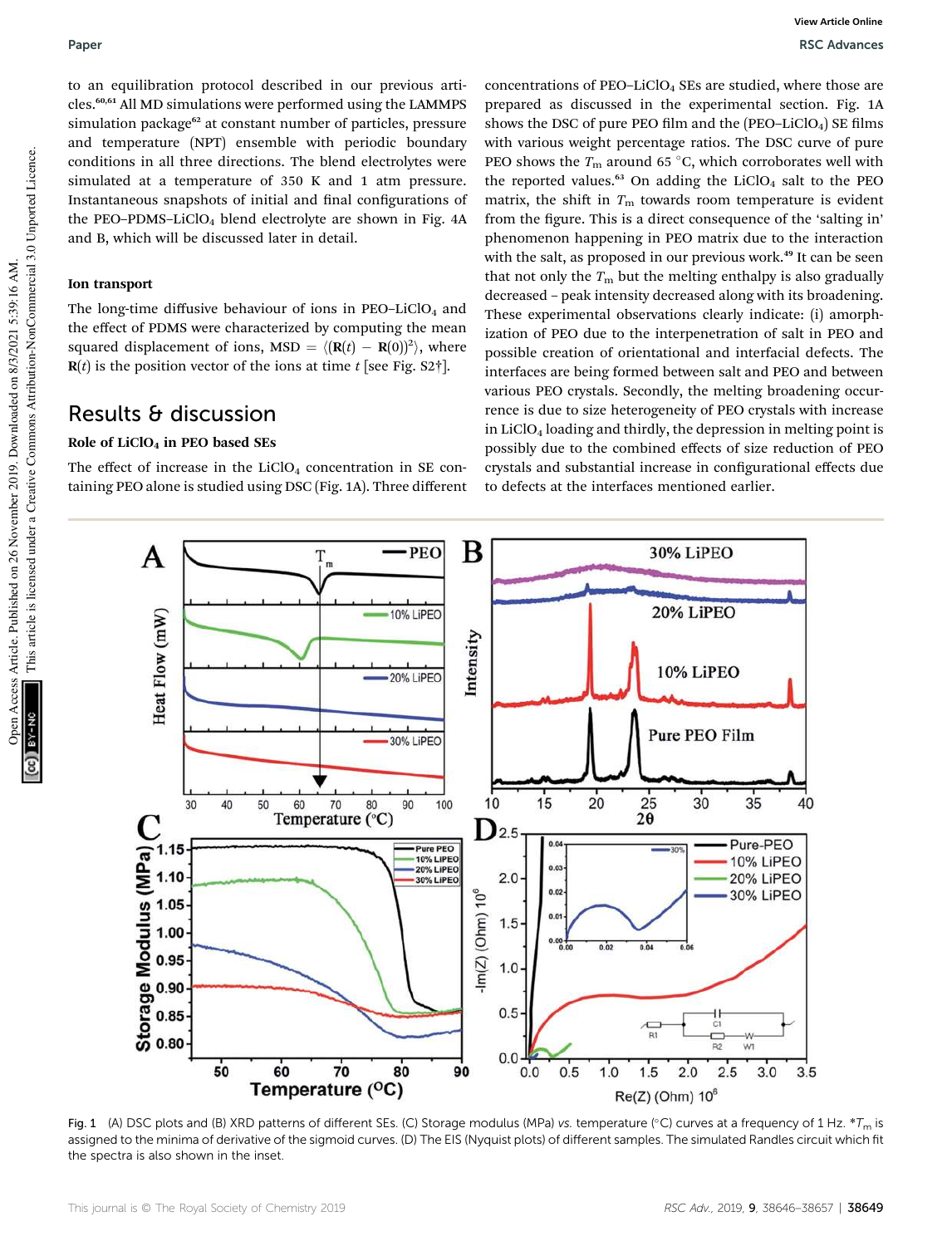To further understand the effect of  $LiClO<sub>4</sub>$  in the long range ordering of PEO, XRD studies were conducted. The XRD patterns of pure PEO film (Fig. 1B) reveal the characteristic well defined crystalline peaks of PEO at  $19^{\circ}$  and  $23^{\circ}$  corresponding to (032) and (112) lattice planes. It can be seen that with increase of  $LiClO<sub>4</sub>$  concentration from 10% to 30%, the long range ordering in PEO has disappeared where it is reflected in substantial decrease in peak intensity (20 to 30 wt%) and increased broadening (heterogeneity of  $2\theta$  and d-spacing, mostly due to the interpenetration of salt within the PEO lattice. 10 to 30 wt%). Further, DMA (discussed later) shows the evidence of physical interpenetration of salt with PEO with reduction in unrelaxed storage modulus values.

The modification in the  $T<sub>m</sub>$  and amorphization of the polymer matrix can also be studied using thermo-mechanical studies. It is known that the change in thermal properties on  $T_{\rm g}$  (such as heat capacity in DSC) or  $T_{\rm m}$  are much less than the change of the mechanical behaviour in the DMA at these transitions. Here, the variation of storage modulus as a function of temperature for pure PEO and other  $LiClO<sub>4</sub>-PEO$  SEs are given in Fig. 1C. It is interesting to note that the room temperature unrelaxed storage modulus value for the  $LiClO<sub>4</sub>$  loaded sample is lower than that of the pure PEO matrix. This outcome is directly corroborating the fact that semi-crystalline PEO film is more stiffer than the  $LiClO<sub>4</sub>$  containing films (SEs), where the PEO is losing its long-range crystalline order due to the intercalated salt and becoming more amorphous at room temperature. There are three regions in the storage modulus curves, namely (i) crystalline region, with the storage modulus being a high value plateau, except for 20 wt% wherein a slight increase is observed, (ii) a sigmoid modulus drop region, corresponding to the respective chain slippages/relaxation in the polymer matrix due to melting of the PEO crystals, and (iii) the high temperature flow region, a low value storage modulus wherein a slight increase with respect to temperature is observed. As the salt concentration is increased, three prominent changes can be observed in the curves. (i) A monotonic depression in the melting temperature (reported in Table 1) of the PEO crystal is observed, in corroboration with DSC data (though the exact values slightly vary, the trend keeps the same in both the measurements), (ii) broadening of the sigmoid region, and (iii) change in the difference (DE) of un-relaxed modulus  $(E_U)$  and the relaxed modulus  $(E_R)$  (Table 2).

Though the DSC and DMA provide similar information (trend, Fig. 1A and C) on the melting transition, the transition temperatures are different. This can be due to the fact that the relaxation time associated with melting in DSC measurements (where all the modes are getting activated (affected)) will be different from that of DMA, where only one particular mode is being activated (uniaxial vibrational and intermolecular mode (uniaxial stress/strain – here tensile mode)). DMA is more able to detect the short-range motion and the onset of chain motion at temperature transition. Because of these reasons, we have chosen the DMA to study the melting point of different LiPEO samples. It is seen that the difference between the unrelaxed and relaxed modulus is decreasing with increasing salt loading and is lowest for the 30% LiPEO. This can be attributed to the

mechanical restrain introduced by interpenetration of salt into PEO lattices resulting, (i) salt hosting PEOs and (ii) breakdown of long range order of both PEO and the salt (possibly both orientational and interfacial order) and the resulting increase in configurational entropy at the interfaces of PEO and salt due to intermixing. Further, the depression in melting point can be attributed to configurational modes present in surrounding amorphous phases of PEO and salt, and these modes can trigger additional configurational dynamics at the interfaces of PEO crystalline domains.<sup>64</sup>

Hence it is concluded that the salt  $(LiClO<sub>4</sub>)$  is aiding for a salting in process leading to the amorphization of the semicrystalline pure PEO matrix. If this is the case, based on the proposed ion transport mechanisms in SEs, this will be re flected in the ionic (Li<sup>+</sup>) conductivity of the films. To probe the ion transport mechanism and conductivity, EIS studies (Nyquist plots, Fig. 1D) were conducted by sandwiching the films in two-electrode (stainless steel electrodes of 12 mm diameter) parallel plate capacitor geometry. The ionic conductivity values ( $\sigma$ ) from bulk  $R<sub>b</sub>$  is calculated using the following equation:<sup>65</sup>

$$
\sigma = l/A \times R_{\rm b} \tag{1}
$$

where *l* is the thickness of the sample, *A* is the contact area between the electrode and sample,  $R<sub>b</sub>$  is the bulk impedance of the sample. It is found that the room temperature ionic conductivity values of different samples namely 10% LiPEO, 20% LiPEO, and 30% LiPEO are 3.7  $\times$  10<sup>-8</sup> S cm<sup>-1</sup>, 9.0  $\times$  $10^{-8}$  S cm<sup>-1</sup>, and 3.2  $\times$  10<sup>-7</sup> S cm<sup>-1</sup>, respectively. Hence it is clear from the EIS that the ionic conductivity is enhanced with Li<sup>+</sup> content. It has to be noted that still higher values of conductivity can be achieved with larger amount of  $LiClO<sub>4</sub>$ , as shown in our previous work,<sup>49</sup> whereas we restricted here with smaller amount to avoid the re-crystallization of the salt. To further find out the PEO chain relaxation with the  $LiClO<sub>4</sub>$ addition, dielectric spectroscopic study was conducted (Fig. 2).

The following relaxation processes are observed from both dielectric permittivity ( $\varepsilon'$ , Fig. 2A) and dielectric loss ( $\varepsilon''$ , Fig. 2B) of pure PEO samples:<sup>66</sup>

1. A low frequency relaxation between 0.01 Hz to 1 Hz corresponding to electrode/interfacial polarization (the determination is due to the high dielectric permittivity values observed at low frequencies and values are in the range of  $10^4$  to  $10^6$ ). The electrode polarization arises from an electrical double layer formed on the electrode due to ionic impurities present in the PEO and corresponding solvents.<sup>67-69</sup>

Table 2 The thermo-mechanical data obtained for different SEs.  ${}^*T_m$ is assigned to the minima of derivative of the sigmoid curves

|           | $T_{\rm m}$        | $E_{11}$ | $E_{\rm R}$ | $E_{\text{H}}-E_{\text{R}}$ |
|-----------|--------------------|----------|-------------|-----------------------------|
| Pure-PEO  | $80.12 \text{ °C}$ | 1.15 MPa | 0.87 MPa    | 0.28                        |
| 10% LiPEO | 76.69 °C           | 1.08 MPa | 0.87 MPa    | 0.21                        |
| 20% LiPEO | 70.11 °C           | 0.98 MPa | 0.81 MPa    | 0.17                        |
| 30% LiPEO | $68.04\text{ °C}$  | 0.90 MPa | 0.85 MPa    | 0.05                        |

This article is licensed under a Creative Commons Attribution-NonCommercial 3.0 Unported Licence.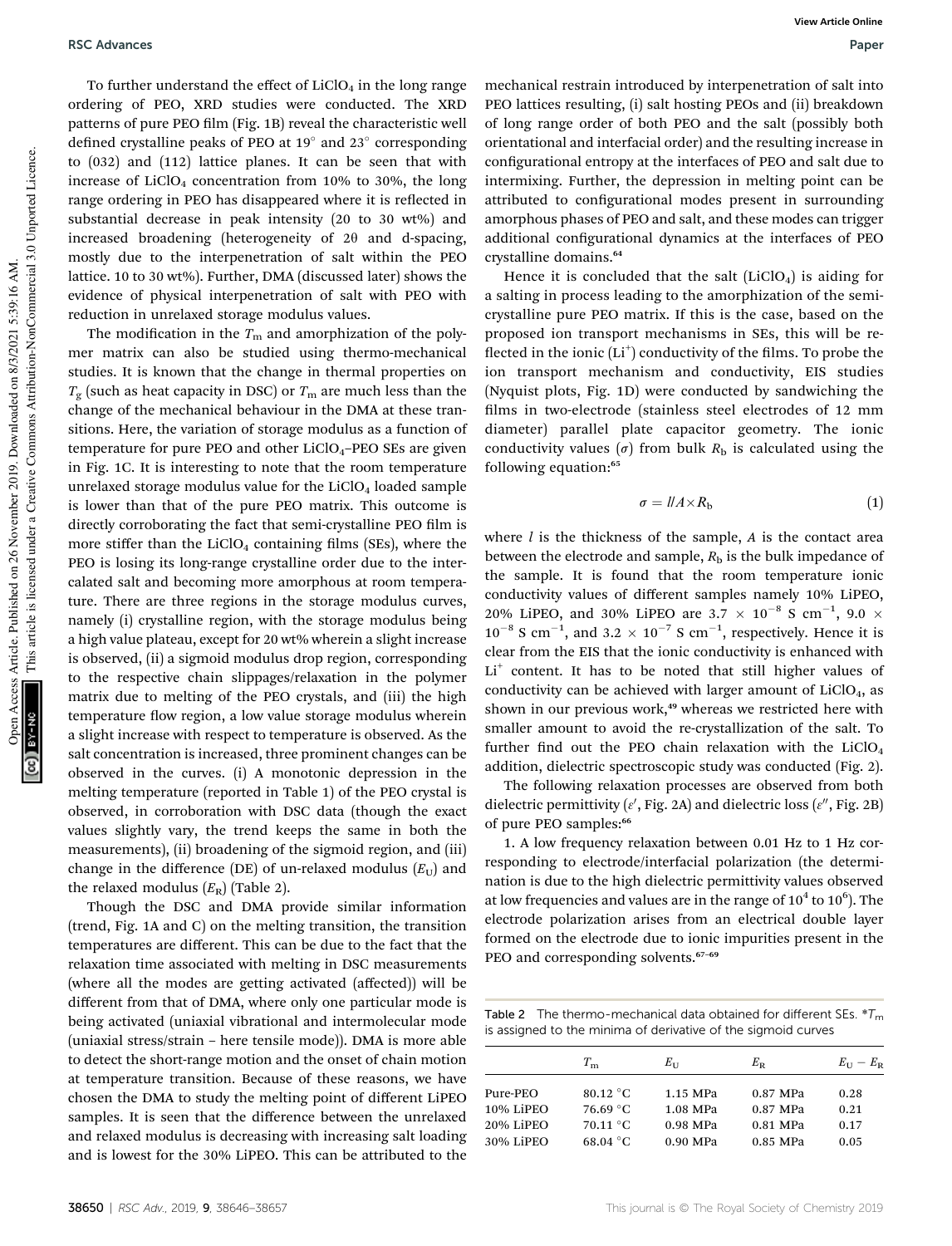

Fig. 2 (A)  $\varepsilon'$  vs. frequency (f in Hz) and (B)  $\varepsilon''$  vs. frequency plot for different samples. The scales are in log.

A relaxation processes in the range of 1 to 0.1 MHz corresponding to normal mode (type-A) relaxation due to the presence of ether groups (type-A dipoles) in the backbone and the corresponding motion of entire PEO chains.<sup>70,71</sup>

2. A relatively higher frequency relaxation process in the range of 0.1 MHz to 1.5 MHz corresponding to dipolar reorientation of hydroxyl end groups. This reorientation is referred to as segmental motion of the polymer chain and does not involve the motion of the entire macromolecule.<sup>70,71</sup>

With the salt (10, 20, and 30 wt%), the three relaxation processes mentioned above are also observed. Further, the following differences are also noted:

1. Increase in the low frequency  $\varepsilon'$  value (in comparison to PEO) corresponding to electrode/interfacial polarization and corresponding increase in the  $\Delta E$  for the low frequency relaxation process. The increase in the  $\varepsilon'$  is due to the presence of higher amounts of ionic moieties arising from the addition of salt. Further, the increase in dc conductivity and  $\varepsilon'$  corresponding to electrode polarization with salting clearly indicates that the charge transfer is less hindered due to the intermixing of salt and PEO and the creation of defects and reduction in percentage of crystallinity. The electrode polarization relaxation frequency does not change significantly with increase in salt wt%.

2. Monotonously with increase in salt wt%, the plateau equilibrium  $\varepsilon'$  (at around 30 Hz) increases and the type-A relaxation process is more prominent and clearly evident with increased  $\Delta E$ . The increase in the relaxation intensity is an evidence of increase in polarization (binding of charges) associated with ether group in the PEO backbone due to the formation of ion pairs between lithium ions and ether dipoles. The polarization associated with the formation of ion pairs would involve locking and hopping mechanism of the salt ions with the corresponding counter dipoles present in PEO and its associated relaxation times and dynamic heterogeneity (between 10 Hz and 10 kHz).

3. The type-A relaxation process for salted samples are shifted to higher frequencies in comparison with unsalted sample. This is a clear indication of the increase in ease of chain mobility of PEO backbone for salted samples and is possibly

due to the interstitial defects caused by the salt ions in penetrating into PEO lattices and intermixing with the formation of short-lived ion pairs. The creation of defects and reduction in percentage of crystallinity is evidenced from melting point depression and decrease in enthalpy of melting of PEO from DSC results. Further, the DMA results also support the evidence of depression of relaxation point corresponding to PEO melting. The shift to higher frequencies between 10 to 20 wt% salt is clearly evident but for the 30 wt% salt, a slight shift towards lower frequencies is observed. This indicates that 20 wt% salt is an optimal amount for the degree of defects and increase in ease of chain motions and the degree of locking due to formation of ion pairs.

4. The high frequency dipolar relaxation corresponding to hydroxyl end groups shift to higher frequencies monotonously with increase in salt wt%.

Further, the ionic conductivities are calculated from  $\varepsilon''$  too (Table 3) and those values are compared with that obtained from the EIS studies (low frequency part).

The DC conductivity, that is obtained from  $\varepsilon''$  after subtraction of its contribution arises from ionic impurities present in the PEO polymer and corresponding residual salts in solvents. Further, contribution from additional ionic moieties arising from increase in salt wt% is also possible. The loss corresponding to DC conductivity is observed at very low frequencies  $(0.01 \text{ to } 30)$ Hz) and involves long range translational motion of the ionic moieties and the dissipation of the same at the electrode.

The conductivity obtained from EIS arises from hopping and lock mechanism of ions  $(Li^+)$  with the counter ion on the PEO backbone. This is a type of interfacial polarization wherein salt charge hopping occurs with counter ions of PEO chains in certain domains or phases and which are surrounded by insulating PEO chains matrix. Hence the interface is between the charge hopping PEO chains and insulating PEO chains. The loss corresponding to interfacial polarization is observed at moderate frequencies (10 Hz to 10 kHz) and involves alternating mid-range translational motion of the ionic moieties and its trapping at the interface prior to reversing direction. The evidence of the formation of the above-mentioned interface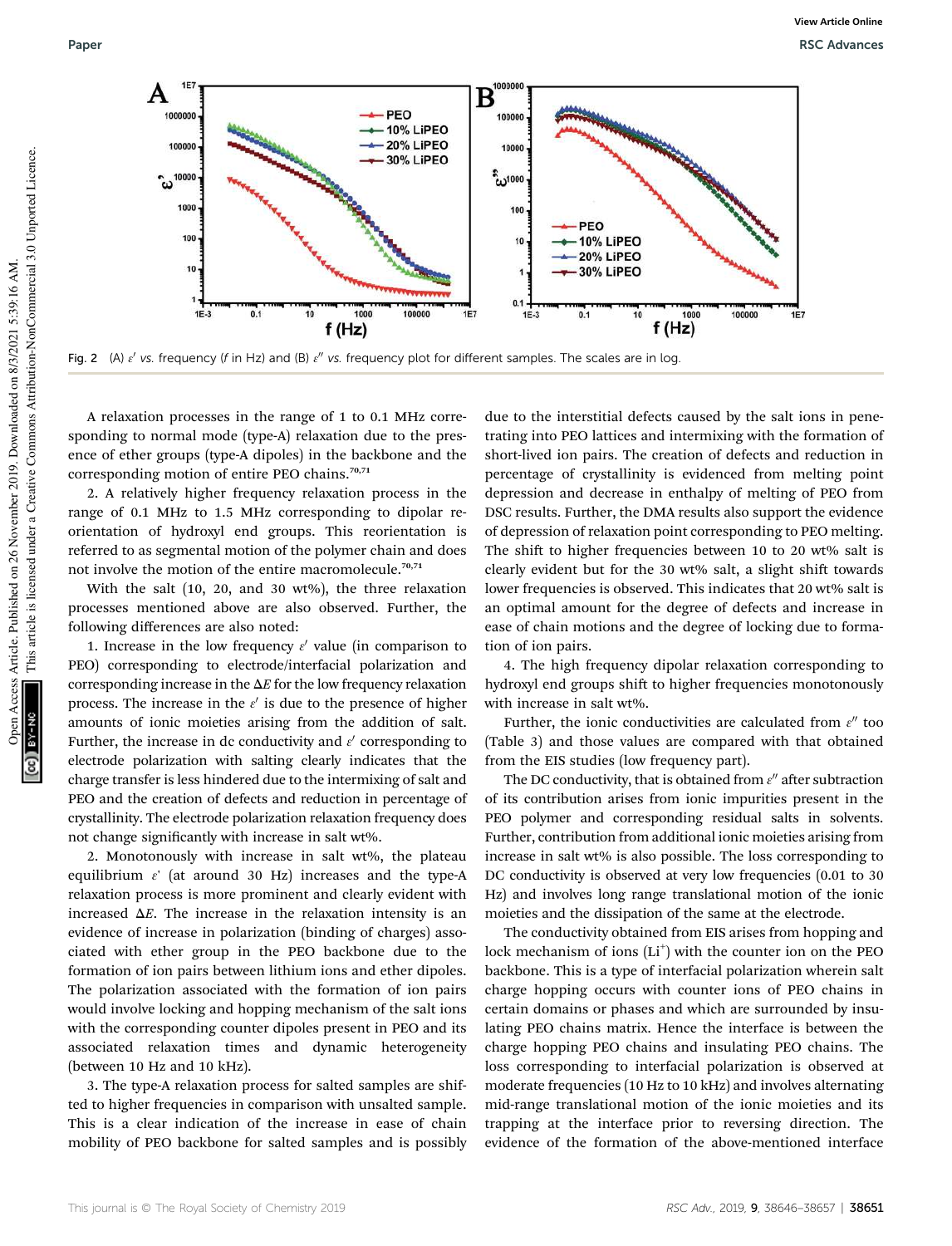Table 3 Comparison of ionic conductivities (DC) calculated using EIS and dielectric spectroscopy

formation is observed with substantial increase in the dielectric permittivity (the real part) for salted samples at the frequency range of 10 Hz to 10 kHz.<sup>72</sup>

In order to ensure the proper functioning of the coin cells, a proper electrode–electrolyte interface formation is needed to be ensured. Formation of this solid electrolyte and electrode interface (SEI) is an important step for the functioning of a cell. The SEI formation mechanism is still not very clear but certain studies have been carried out to disclose the role of SEI in performance of Li ion battery.73,74 Common SEI components are Li<sub>2</sub>CO<sub>3</sub>, ROLi, Li<sub>2</sub>O, LiOH,  $(CH_2OCO_2Li)_2$ , polycarbonates *etc.* These organic and inorganic decomposition products comprise the SEL<sup>75</sup> Among these  $(CH_2OCO_2Li)_2$  and  $Li_2CO_3$  are least soluble in the solvents hence better passivating agents than ROLi and  $ROCO<sub>2</sub>Li.<sup>76</sup>$  It has been found that at high concentrations of ethylene carbonate (EC) or propylene carbonate (PC) in the electrolyte,  $(CH_2OCO_2Li)_2$  is the major component of SEI.<sup>77</sup> These additives helps to improve SEI formation and cell performance effectively.<sup>78</sup> This is the reason we chose to put few drops of EC–PC solution at the interfaces to promote the SEI growth. Moreover PEO is the most common solid electrolyte polymer used in batteries. But the behaviour of PEO below the crystalline melting point is different from above the crystalline melting point where PEO loses its crystallinity which in turn favours the long range ionic conductivity.<sup>63</sup> At room temperature PEO is not suitable as solid electrolyte due to low ionic conductivity.<sup>79</sup> That is why we chose to run the coin cells at 60 $\degree$ C, near the crystalline melting temperature of PEO.

Here the coin cells were discharged at low rates (C/50) in Neware Battery Testing System because higher discharge rates cause the capacity fading in lithium ion batteries.<sup>80</sup> Moreover our interest is to see how the salt concentration in the PEO solid electrolyte affects the overall battery performance. The open circuit voltage (OCV) was found to be around 2.6 V in all three cases. Fig. 3 represents charge discharge curves for the second cycle of the coin cells assembled using SEs, with varying salt concentration 10%, 20% and 30% LiClO<sub>4</sub> in PEO named 10% LiPEO, 20% LiPEO, and 30% LiPEO, respectively. One can clearly see from the plots that specific capacity of the cells has increased with the salt concentration. This is due to greater degree of amorphization of  $Lipeo<sub>3</sub>$  than others which further leads to better Li<sup>+</sup> diffusion through the solid SE matrix, in tune with ionic conductivity measurements. The theoretical specific capacity of LiFePO<sub>4</sub> is 170 mA h  $g^{-1}.$ <sup>81</sup> The specific capacity obtained by LiPEO<sub>3</sub> cell is nearly 75% of this value, while that of LiPEO<sub>2</sub> is 67% and LiPEO<sub>1</sub> is 55% of the total theoretical specific capacity.

#### Role of PDMS in PEO-LiClO<sub>4</sub> based SEs

Further, the role of PDMS – another polymer, in PEO based SEs is studied. Siloxane alone is an established SE,<sup>82</sup> while cross-linking the monomers to form polymer PDMS, the matrix is found to be not conducting Li<sup>+</sup> (ESI Fig. S5<sup>†</sup>). But in our previous study it was proposed that PDMS can act as a plasticiser, which along with structural stability helps PEO for Li<sup>+</sup> conduction.<sup>49</sup> A mechanistic insight in to this hypothesis was lacking, and we undertook examining the above in this study with the help of MD based calculations. Two different SEs were studied namely, PEO–LiClO<sup>4</sup> (LiPEO) and PEO-LiClO<sub>4</sub>-PDMS (LiPEOP).

#### Theoretical study on ion transport

The long-time diffusive behaviour of ions in  $PEO-LiClO<sub>4</sub>$  and the effect of PDMS were characterized by computing the mean squared displacement of ions,  $MSD = \langle (\mathbf{R}(t) - \mathbf{R}(0))^2 \rangle$ , where  $R(t)$  is the position vector of the ions at time *t* [see Fig. S3†]. Consistent with previous reports,<sup>83,84</sup> we observed higher MSD for anions than Li ions due to spatially delocalized charge distribution on anions. Further, it is observed that the diffusion of ions increases with the loading of PDMS in the electrolyte.

#### Mechanisms underlying ion transport – segmental motion

It is reported in the literature that the transport of ions in PEO based polymer electrolytes is influenced strongly by the



Fig. 3 Effect of salt concentration in PEO electrolyte on  $2^{nd}$  cycle of charge discharge of LiFePO<sub>4</sub> half cells at 60 $\degree$ C.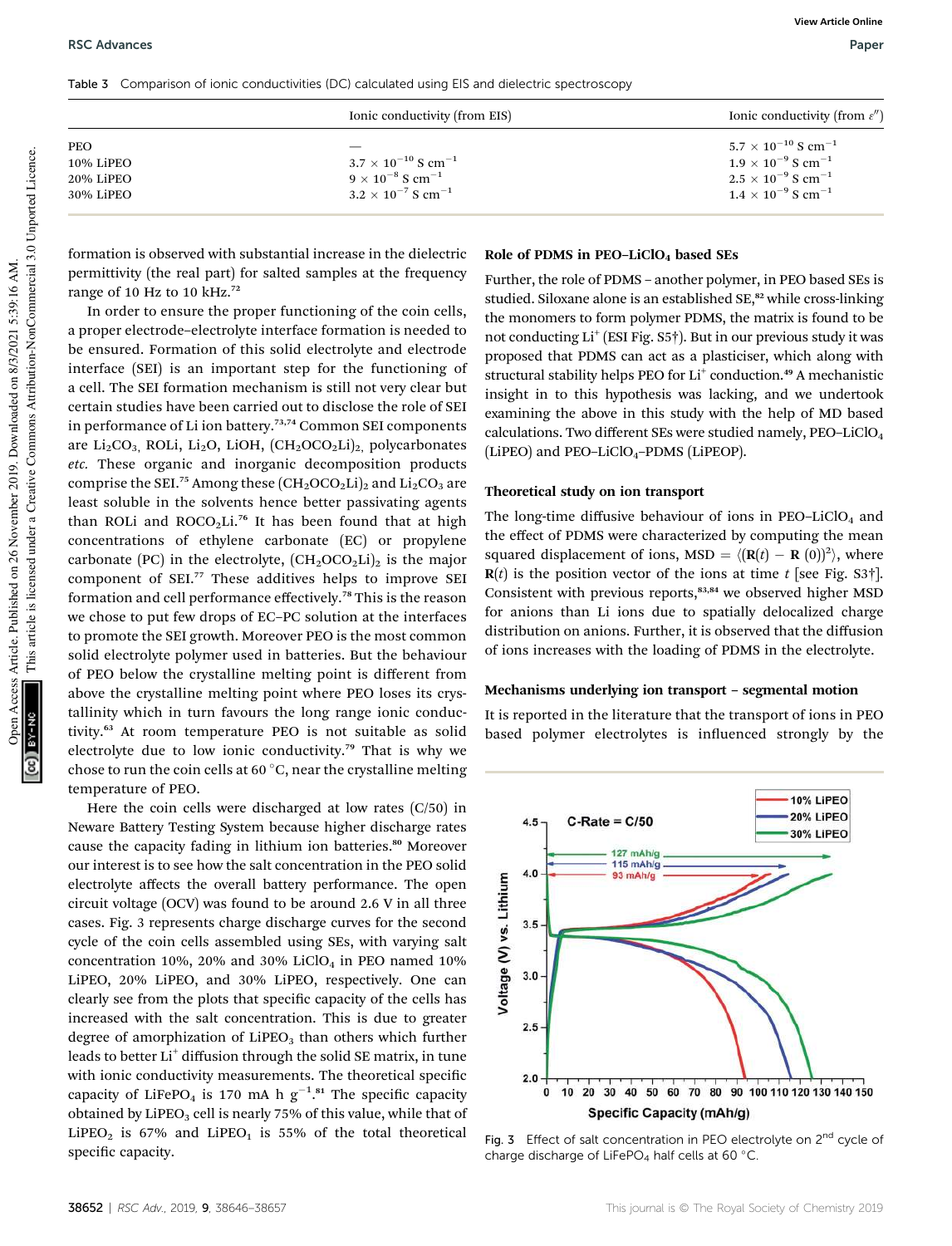polymer segmental motion.<sup>60,85</sup> To understand the factors governing ion transport, and in particular the effect of segmental motion, we calculated the dihedral angle autocorrelation function  $(DACF(t) = \langle \phi(t+t') \phi(t') \rangle / \langle \phi(t') \phi(t') \rangle$ , where  $\phi$ is the dihedral angle) and examined its relaxation behaviour. As shown in Fig. 4C, it is observed that the DACF decays rapidly with time for both the PDMS free and PDMS incorporated electrolytes. In comparing the LiPEO and LiPEOP electrolytes, we observe that DACF decays more rapidly for LiPEOP electrolyte indicating that the addition of PDMS accelerates the polymer segmental motion. As a result, the Li ions coordinated to ether oxygen (EO) atoms of polymer backbone diffuse faster in the matrix. The enhanced segmental motion quantified through DACF thus explains the increased ion diffusivities in the presence of PDMS polymers.

#### Mechanisms underlying ion transport – ion pair relaxations

To gain deeper insights into the ion transport, we computed the ion-pair time autocorrelation function (ACF). Since ion pairs directly influence the ionic conductivity, studying the degree of uncorrelated motion of ion pairs is very important. To probe the relaxation of anion association with cations through explicit ion pairs, we computed the corresponding intermittent autocorrelation functions, *S*(*t*) which is defined as *S*(*t*) =  $\langle H(t + t')h(t') \rangle$  $\langle h(t')h(t')\rangle$ , <sup>86</sup> where the population variable  $h(t')$  is given a value 1

if ions are paired at some time  $t'$  and 0 otherwise and  $H(t)$  is 1 if ions are continuously paired from time  $t$  to time  $t + t'$  and the angular brackets represent an ensemble average over all pairs and time origins. This function provides a more accurate, dynamic definition of ion pairing that can be measured even in highly ionic electrolytes. The cut-off distance defining the ion pair was identified from the first coordination shell of the radial distribution function (see Fig. S4(C)†). The results of ion pair autocorrelation function are presented in Fig. 4D for both the LiPEO and LiPEOP electrolytes. Similar to the trends observed for the relaxation of DACF, the ion pair ACF also decays more rapidly for the LiPEOP electrolytes. Thus the positively and negatively charged ionic species exhibit higher degree of uncorrelated motion with the addition of PDMS polymers to the LiPEO electrolyte. Therefore the ionic conductivity is relatively higher for the LiPEOP electrolyte. Together, the decays of DACF and ion pair ACF unequivocally explain the increased ion transport properties (both the diffusion and conductivity) of PDMS loaded LiPEOP electrolyte.

We further calculated the glass transition temperature (*T*<sup>g</sup> ) from MD simulations by slowly cooling down the electrolytes (Fig. 5A). The variations in the overall density with temperature were used to extract the glass transition temperature. Consistent with the changes in the ion diffusion, the  $T_g$  of the PDMS loaded electrolyte is observed to decrease.



Fig. 4 (A) Initial configuration and (B) equilibrated snapshot at 200 ns of the PEO–PDMS–LiClO<sub>4</sub> electrolyte at 350 K. (C) Dihedral angle autocorrelation function (DACF) of the PEO polymer backbone to understand the effect of PDMS on polymer dynamics, and (D) Li–Cl ion pairs autocorrelation function (ACF).

This article is licensed under a Creative Commons Attribution-NonCommercial 3.0 Unported Licence.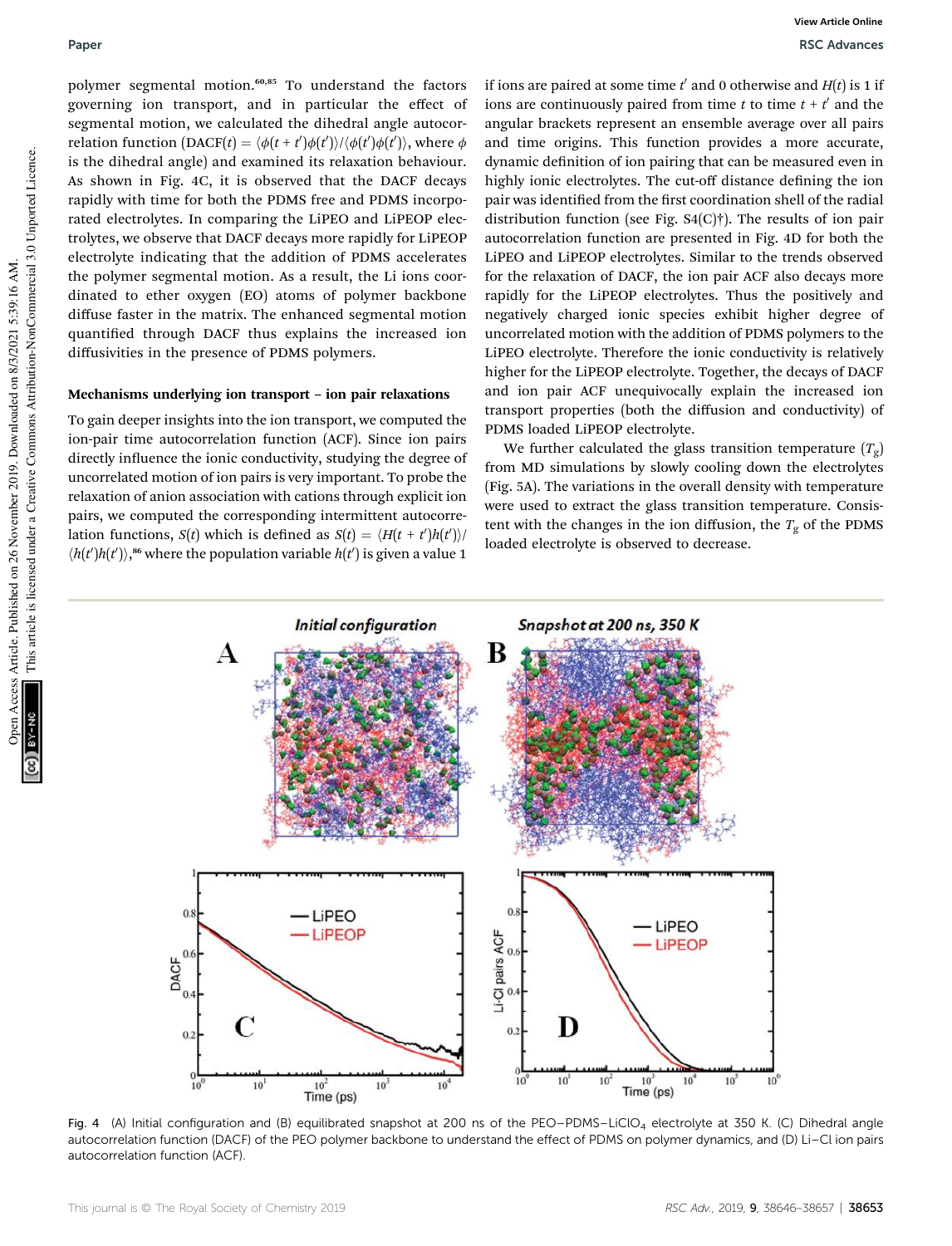The  $T_{\rm g}$  of LiPEO is found to be  $\sim$  –8  $^{\circ}$ C while that of LiPEOP is calculated as  $-$ 14.65  $^{\circ}$ C. The decrease in the  $T_{\mathrm{g}}$  is in tune with the above discussion of enhancing the relaxation of PEO chains. The change in the  $T_{\rm g}$  of PEO-LiClO<sub>4</sub> SE with the inclusion of PDMS is experimentally verified using DSC studies (Fig. 5B). It can be seen that 10% LiPEO (PEO containing 10% LiClO<sub>4</sub>) has the  $T_{\rm g}$  (of PEO) around  $-42$  °C. The  $T_{\rm g}$  of pure PEO (green dot in the figure) is at  $-67$  °C, which is in corroboration with the theory that the PEO dynamics delays with the inclusion of salt. The inclusion of PDMS (10% LiPEOP) in to the LiPEO has made a peak in the DSC thermogram. It is to be noted that the  $T_g$  does not include any latent heat,<sup>87</sup> and hence the peak is not due to the glass transition. But it is known that PDMS has the  $T<sub>m</sub>$  at  $-40$  °C (sky blue dot in the figure),<sup>88</sup> and hence the peak is arising due to the  $T<sub>m</sub>$  of PDMS. But it can be seen that along with that there is a  $T_g$  transition too (change in the baseline) and which is found to be shifted to lower temperature  $(-47 \degree C)$ , which is due to that of PEO. Hence it can be concluded that the theoretically predicted lowering of  $T_g$  of PEO with the inclusion of PDMS is experimentally verified and hence the PEO dynamics can be influenced by the otherwise inactive (towards ionic conductivity) PDMS polymer.

To further ensure the enhanced PEO based SE performance while getting modified with PDMS, a half cell with lithium chip is constructed using LiPEO and LiPEOP, as mentioned before. For this study, 20% LiPEO was used to ensure stability of the SE. As discussed before, adding more salt will affect the mechanical stability of the films too. Further enhancement in the  $LiClO<sub>4</sub>$ can lead to the ion pair formation and re-crystallization of the salt, as we observed in our previous study using micro-Raman spectroscopy based studies.<sup>49</sup> Hence, for the repeatable cell performance, a 20% LiPEO and LiPEOP SEs were optimised (thickness). Since the  $T_m$  of the 20% SE is  $\sim$  60 °C (as shown by DSC), the operation temperature of the cell is kept at 60  $^{\circ}$ C throughout the cell measurements in both the cases (LiPEO and LiPEOP based cells). Since the temperature only affects the  $T_{\text{m}}$ of PEO, the results can be used for studying the role of PDMS in PEO. It can be seen from charge discharge plots of second cycle (Fig. 6) of PEO-PDMS membranes half cells that specific capacity has further improved from 67% (of the theoretical capacity) to 71% (of the theoretical capacity) at lower discharge rates of C/50 keeping the cells at a temperature of 60  $\degree$ C. The theoretical capacity of 20% LiPEOP obtained is close to that of 30% LiPEO indicating that the performance of the PEO based SEs containing batteries can be enhanced by tuning the dynamics of PEO with other inert polymers such as PDMS.

It is well known that capacity fading will happen with higher C rate. This has been shown in the ESI Fig. S6,† where the charge and discharge cycles were conducted at C/5 rate (0.2C). It is found that with the increase in C rate, the specific capacity has been decreased for both 20% LiPEO (from 115 mA h  $\rm g^{-1}$  to 76 mA h  $g^{-1}$ ) and 20% LiPEOP also (from 121 mA h  $g^{-1}$  to



Fig. 6 Charge–discharge cycles showing the effect of addition of PDMS in 20% PEO electrolyte on the 2<sup>nd</sup> cycle of charge–discharge of LiFePO<sub>4</sub> half cells at 60 $^{\circ}$ C.



Fig. 5 The theoretical (A) and experimental (B) DSC curves of LiPEO and LiPEOP. The  $T_g$  of the pure PEO (the reported value) is denoted by the green dot in the (B). The sky blue dot in the figure is the  $T_m$  of the PDMS.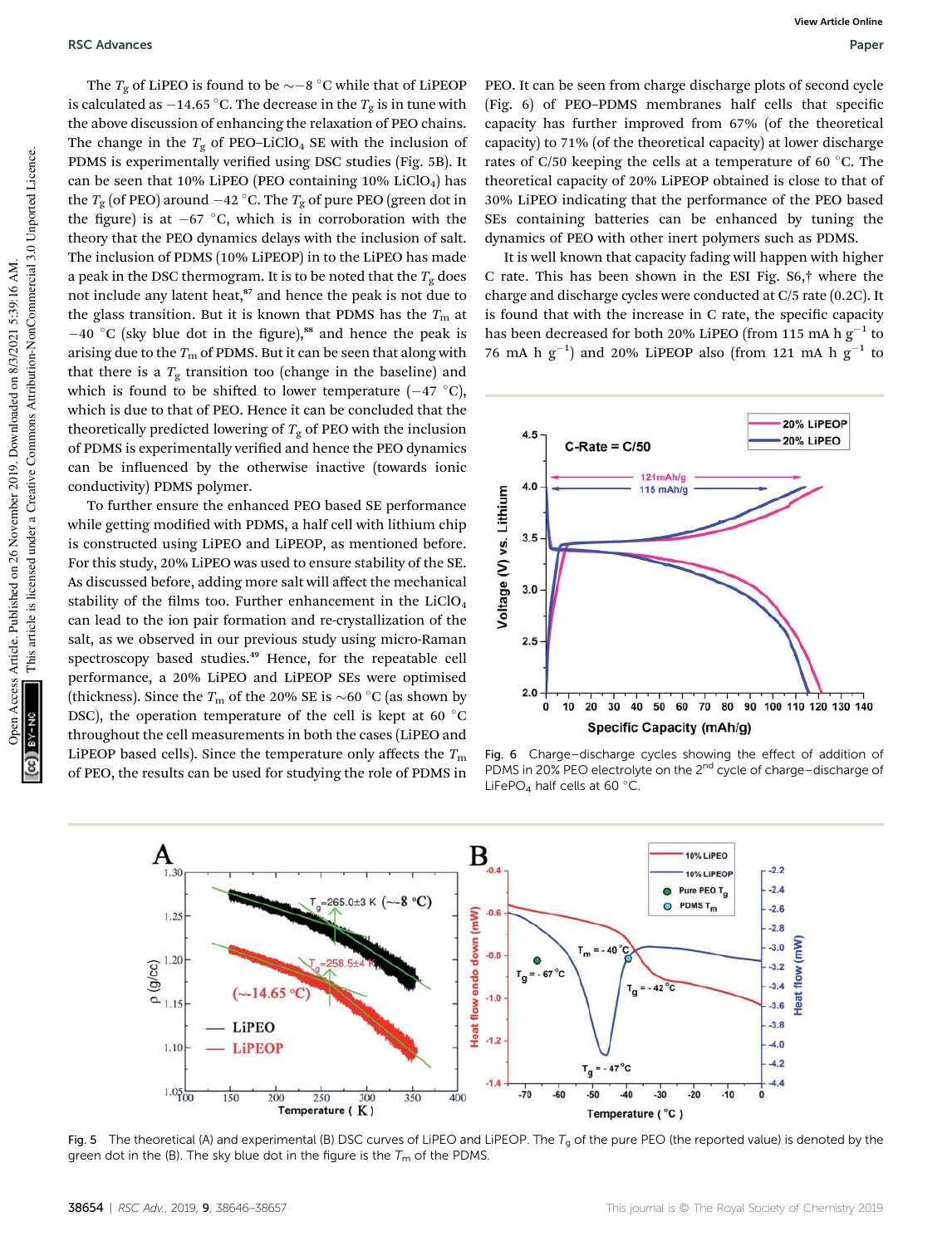98 mA h  $\rm g^{-1})$  while the specific capacity of LiPEOP is still higher than LiPEO, indicating the augmented performance of LiPEOP. Further, it is found that the coin cells developed using these SEs did not show any considerable decrease in their specific capacitance even after large cycles  $(100<sup>th</sup>, Fig. S7<sup>†</sup>).$ 

The temperature dependent ionic conductivity of 20% LiPEOP is conducted and the results (the Nyquist plots) are shown in Fig. S8.† The ionic conductivity is found to be following the Vogel–Tammann–Fulcher (VTF) model and the activation energy for the ionic motion is found to be 0.05 eV per molecule, which is in tune with the earlier report.<sup>49</sup>

# Conclusion

The roles of  $LiClO<sub>4</sub>$  concentration and PDMS in PEO based transparent solid electrolytes (SEs) are studied and established that both can influence the segmental dynamics of PEO, which further affects the ion transport. The  $LiClO<sub>4</sub>$  is found to be creating interfacial defects and also amorphizing the PEO matrix as indicated by depression of melting point and substantial decrease in the enthalpy of melting. The normal modes (type A) and dipolar relaxation modes in the PEO were found to be shifted to higher frequencies with the salting and lead to faster dynamics of PEO segments. This fast dynamics is reflected in the ionic conductivity of  $PEO-LiClO<sub>4</sub>$  based SEs and hence the Li ions based coin cell performance. The SE based coin cell is found to reach 75% of its theoretical capacitance (for  $30\%$  LiClO<sub>4</sub>–PEO) with the addition of LiClO<sub>4</sub>. The hopping of Li<sup>+</sup> ions within the backbone of PEO in certain regions is evident from the dielectric studies too where a substantial increase in the  $\varepsilon'$  for salted samples in the frequency range of 30 Hz to 10 kHz is observed as a result of interfacial polarization.

The role of PDMS, which is otherwise inactive towards Li ion transport, in PEO towards augmented Li ion transport is also studied using MD simulations and it is found that the diffusion of ions increases with the loading of PDMS in the electrolyte. Further, it is shown that the polymer segmental motion and ionpair breaking rate increases which conclusively explains the increased ion transport properties (both the diffusion and conductivity) of PDMS loaded LiPEOP electrolyte. The inclusion of PDMS also improved the Li ion based coin cell performance where it is found to be reaching 71% theoretical capacity even with low leading of  $LiClO<sub>4</sub>$  (20%). In sum, this study for the first time gives a complete description of the synergistic roles of different polymers and Li salt in the augmented ion transport of polymer blends based SEs, where those can be considered as vital segments in the next generation solid state devices.

# Conflicts of interest

There is no conflicts to declare.

# Acknowledgements

Authors thank Tata Institute of Fundamental Research, India for the financial support. S. M. acknowledges US Army Research

Laboratory under contract number W911NF-16-2-0189 for the support of the theoretical part of this study. S. M. also acknowledges partial support from the National Science Foundation instrumentation grant number 1625061. A. B. P. thank the Science & Engineering Research Board (SERB) and Indo-US Science and Technology Forum (IUSSTF) for financial support in the form of postdoctoral fellowship. We acknowledge support of the Department of Atomic Energy, Government of India, under project no. 13/3(13)/2012/TIFR/R&D-II/VoI.IV/6768.

# References

- 1 R. Chen, W. Qu, X. Guo, L. Li and F. Wu, *Mater. Horiz.*, 2016, 3, 487–516.
- 2 K. Liu, Y. Liu, D. Lin, A. Pei and Y. Cui, *Sci. Adv.*, 2018, 4, 1– 11.
- 3 L. Long, S. Wang, M. Xiao and Y. Meng, *J. Mater. Chem. A*, 2016, 4, 10038–10069.
- 4 Z. Xue, D. He and X. Xie, *J. Mater. Chem. A*, 2015, 3, 19218– 19253.
- 5 K. E. Aifantis, S. A. Hackney and R. V. Kumar, *High Energy Density Lithium Batteries: Materials, Engineering, Applications*, WILEY-VCH, 2010.
- 6 L. Lu, X. Han, J. Li, J. Hua and M. A. Ouyang, *J. Power Sources*, 2013, 226, 272–288.
- 7 G. P Gholam and A. Nazri, *Lithium Batteries, Science and Technology*, Springer, 2009.
- 8 J. B. Goodenough and K. S. Park, *J. Am. Chem. Soc.*, 2013, 135, 1167–1176.
- 9 B. Scrosati, J. Hassoun and Y. K. Sun, *Energy Environ. Sci.*, 2011, 4, 3287–3295.
- 10 J. G. Kim, B. Son, S. Mukherjee, N. Schuppert, A. Bates, O. Kwon, M. J. Choi, H. Y. Chung and S. Park, *J. Power Sources*, 2015, 282, 299–322.
- 11 J. M. Tarascon and M. Armand, *Nature*, 2001, 414, 359–367.
- 12 J. B. Goodenough and Y. Kim, *Chem. Mater.*, 2010, 22, 587– 603.
- 13 M. E. Karp, Flammability Limits of Lithium Ion Battery Thermal Runaway Vent Gas in Air and the Inerting Effects of Halon 1301, Technical thesis, 2017.
- 14 A. Tron, A. Nosenko, Y. D. Park and J. Mun, *J. Solid State Chem.*, 2018, 258, 467–470.
- 15 G. Zhou, F. Li and H. M. Cheng, *Energy Environ. Sci.*, 2014, 7, 1307–1338.
- 16 P. R. Chinnam and S. L. Wunder, *J. Mater. Chem. A*, 2013, 1, 1731–1739.
- 17 F. Zhenga, M. Kotobukia, S. Song, O. M. Lai and L. Lua, *J. Power Sources*, 2018, 389, 198–213.
- 18 J. C. Bachman, S. Muy, A. Grimaud, H. H. Chang, N. Pour, S. F. Lux, O. Paschos, F. Maglia, S. Lupart, P. Lamp, L. Giordano and Y. S. Horn, *Chem. Rev.*, 2016, 116, 140–162.
- 19 E. Peled and S. Menkin, *J. Electrochem. Soc.*, 2017, 164, 1703– 1719.
- 20 H. P. Hong, *Mater. Res. Bull.*, 1978, 13, 117–124.
- 21 J. Goodenough, H. Y.-P. Hong and J. A. Kafalas, *Mater. Res. Bull.*, 1976, 11, 203–220.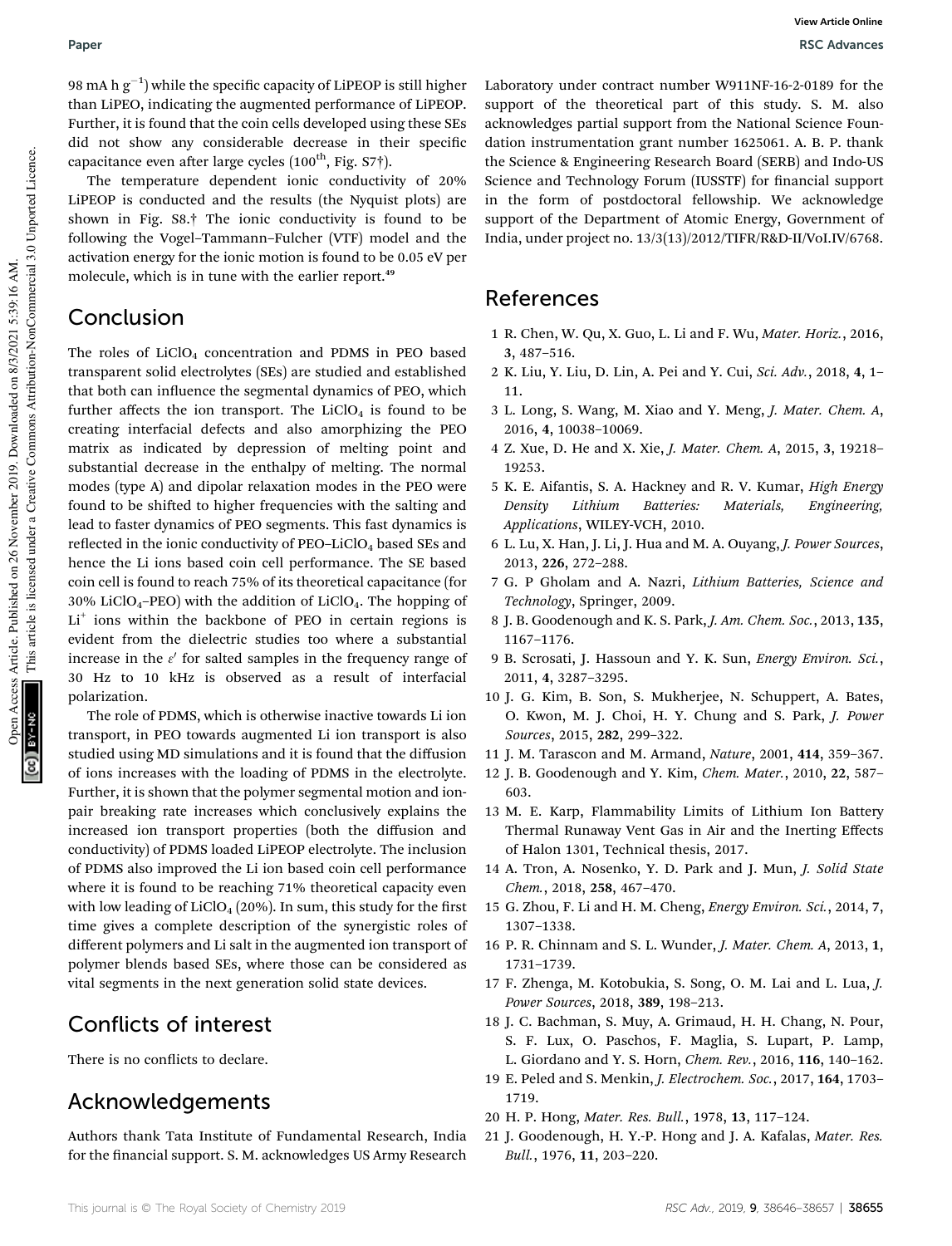- 22 M. Liu, B. Jin, Q. Zhang, X. Zhan and F. Chen, *J. Alloys Compd.*, 2018, 742, 619–628.
- 23 P. A. R. D. Jayathilaka, M. A. K. L. Dissanayake, I. Albinsson and B. E. Mellander, *Electrochim. Acta*, 2002, 47, 3257–3268.
- 24 F. Capuano, F. Croce and B. Scrosati, *J. Electrochem. Soc.*, 1991, 138, 1918–1922.
- 25 A. M. Stephan and K. S. Nahm, *Polymer*, 2006, 47, 5952–5964.
- 26 K. Terabe, T. Hasegawa, T. Nakayama and M. Aono, *Nature*, 2005, 433, 47–50.
- 27 W. H. Meyer, *Adv. Mater.*, 1998, 10, 439–448.
- 28 D. Baril, C. Michot and M. Armand, *Solid State Ionics*, 1997, 94, 35–47.
- 29 W. S. Young, W. F. Kuan and T. H. Epps, *J. Polym. Sci., Part B: Polym. Phys.*, 2014, 52, 1–16.
- 30 D. E. Fenton, J. M. Parker and P. V. Wright, *Polymer*, 1973, 14, 589.
- 31 P. V. Wright, *Br. Polym. J.*, 1975, 7, 319–327.
- 32 M. S. Michael, M. M. E. Jacob, S. R. S. Prabaharan and S. Radhakrishna, *Solid State Ionics*, 1997, 98, 167–174.
- 33 R. C. Agrawal and G. P. Pandey, *J. Phys. D: Appl. Phys.*, 2008, 41, 1–18.
- 34 F. B. Dias, L. Plomp and J. B. J. Veldhuis, *J. Power Sources*, 2000, 88, 169–191.
- 35 B. Liang, S. Tang, Q. Jiang, C. Chen, X. Chen, S. Li and X. Yan, *Electrochim. Acta*, 2015, 169, 334–341.
- 36 A. Arya and A. L. Sharma, *J. Phys. D: Appl. Phys.*, 2017, 50, 1– 52.
- 37 D. Diddens and A. Heuer, *J. Phys. Chem. B*, 2014, 118, 1113– 1125.
- 38 A. Magistris and K. Singh, *Polym. Int.*, 1992, 28, 277–280.
- 39 E. Quartarone, P. Mustarelli and A. Magistris, *Solid State Ionics*, 1998, 110, 1–14.
- 40 C. Sequeira and D. Santos, *Polymer Electrolytes: Fundamentals and Applications*, Woodhead Publishing, 2010. 41 K. Xu, *Chem. Rev.*, 2014, 114, 11503–11618.
- 
- 42 I. Kelly, J. R. Owen and B. C. H. Steele, *J. Electroanal. Chem. Interfacial Electrochem.*, 1984, 168, 467–478.
- 43 D. Bresser, B. Oschmann, M. N. Tahir, F. Mueller, I. Lieberwirth, W. Tremel, R. Zentel and S. Passerini, *J. Electrochem. Soc.*, 2015, 162, 3013–3020.
- 44 D. Brandell, H. Kasemägi, T. Tamm and A. Aabloo, *Solid State Ionics*, 2014, 262, 769–773.
- 45 Z. Wen, T. Itoh, Y. Ichikawa, M. Kubo and O. Yamamoto, *Solid State Ionics*, 2000, 134, 281–289.
- 46 C. H. Park, Y. K. Sun and D. W. Kim, *Electrochim. Acta*, 2004, 50, 375–378.
- 47 P. V. Wright, *Electrochim. Acta*, 1998, 43, 1137–1143.
- 48 C. P. Fonseca and S. Neves, *J. Power Sources*, 2002, 104, 85– 89.
- 49 A. B. Puthirath, S. Patra, S. Pal, M. Manoj, A. P. Balan, J. Sankaran and T. N. Narayanan, *J. Mater. Chem. A*, 2017, 5, 11152–11162.
- 50 C. Do, P. Lunkenheimer, D. Diddens, M. Gotz, M. Weiss, A. Loidl, X. G. Sun, J. Allgaier and M. Ohl, *Phys. Rev. Lett.*, 2013, 111, 018301.
- 51 A. M. Stephan, *Eur. Polym. J.*, 2006, 42, 21–42.
- 52 A. Das, A. K. Thakur and K. Kumar, *Ionics*, 2013, 19, 1811– 1823.
- 53 S. K. F. Shirey and J. K. Maranas, *Macromolecules*, 2009, 42, 2142–2156.
- 54 J. Sun, D. R. Macfarlane and M. Forsyth, *Electrochim. Acta*, 1995, 40, 2301–2304.
- 55 L. Z. Fan, X. L. Wang and F. Long, *J. Power Sources*, 2009, 189, 775–778.
- 56 D. Fragiadakisa, P. Pissisa and L. Bokobza, *Polymer*, 2005, 46, 6001–6008.
- 57 W. Jorgensen, D. S. Maxwell and J. Tirado-Rives, *J. Am. Chem. Soc.*, 1996, 118, 11225–11236.
- 58 J. S. Smith, O. Borodin and G. D. Smith, *J. Phys. Chem. B*, 2004, 108, 20340–20350.
- 59 R. W. Hockney and J. W. Eastwood, *Computer Simulation Using Particles*, Taylor & Francis, 1989.
- 60 S. Mogurampelly and V. Ganesan, *Macromolecules*, 2015, 48, 2773–2786.
- 61 S. Mogurampelly, V. Sethuraman, V. Pryamitsyn and V. Ganesan, *J. Chem. Phys.*, 2016, 144, 154905.
- 62 S. Plimpton, *J. Comput. Phys.*, 1995, 117, 1–19.
- 63 B. K. Money and J. Swenson, *Macromolecules*, 2013, 46, 6949– 6954.
- 64 L. Gunawan and G. P. Johari, *J. Phys. Chem. C*, 2008, 112, 20159–20166.
- 65 K. R. Cooper, *ECS Trans.*, 2011, 41, 1371–1380.
- 66 K. Venkateshan and G. P. Johari, *J. Chem. Phys.*, 2006, 125, 014907.
- 67 J. F. Johnson and R. H. Cole, *J. Am. Chem. Soc.*, 1951, 73, 4536–4540.
- 68 R. H. Cole, *J. Non-Cryst. Solids*, 1991, 131–133, 1125–1130.
- 69 R. H. Cole and E. Tombari, *J. Non-Cryst. Solids*, 1991, 131– 133, 969–972.
- 70 J. Mijovic, M. Sun and Y. Han, *Macromolecules*, 2002, 35, 6417–6425.
- 71 C. M. Roland, T. Psurek, S. Pawlus and M. Paluch, *J. Polym. Sci., Part B: Polym. Phys.*, 2003, 41, 3047–3052.
- 72 M. Samet, V. Levchenko, G. Boiteux, G. Seytre, A. Kallel and A. Serghei, *J. Chem. Phys.*, 2015, 142, 194703.
- 73 A. Wang, S. Kadam, H. Li, S. Shi and Y. Qi, *npj Comput. Mater.*, 2018, 15, 1–26.
- 74 S. J. An, J. Li, C. Daniel, D. Mohanty, S. Nagpure and D. L. Wood III, *Carbon*, 2016, 105, 52–76.
- 75 P. Verma, P. Maire and P. Novak, *Electrochim. Acta*, 2010, 55, 6332–6341.
- 76 D. Aurbach, B. Markovsky, A. Shechter, Y. E. Eli and H. Cohen, *J. Electrochem. Soc.*, 1996, 143, 3809–3820.
- 77 D. Aurbach, M. D. Levi, E. Levi and A. Schechter, *J. Phys. Chem. B*, 1997, 101, 2195–2206.
- 78 L. Schafzahl, H. Ehmann, M. Kriechbaum, J. Sattelkow, T. Ganner, H. Plank, M. Wilkening and S. A. Freunberger, *Chem. Mater.*, 2018, 30, 3338–3345.
- 79 Z. Xue, D. He and X. Xie, *J. Mater. Chem. A*, 2015, 3, 19218– 19253.
- 80 G. M. Ning, B. Haran and B. N. Popov, *J. Power Sources*, 2003, 117, 160–169.